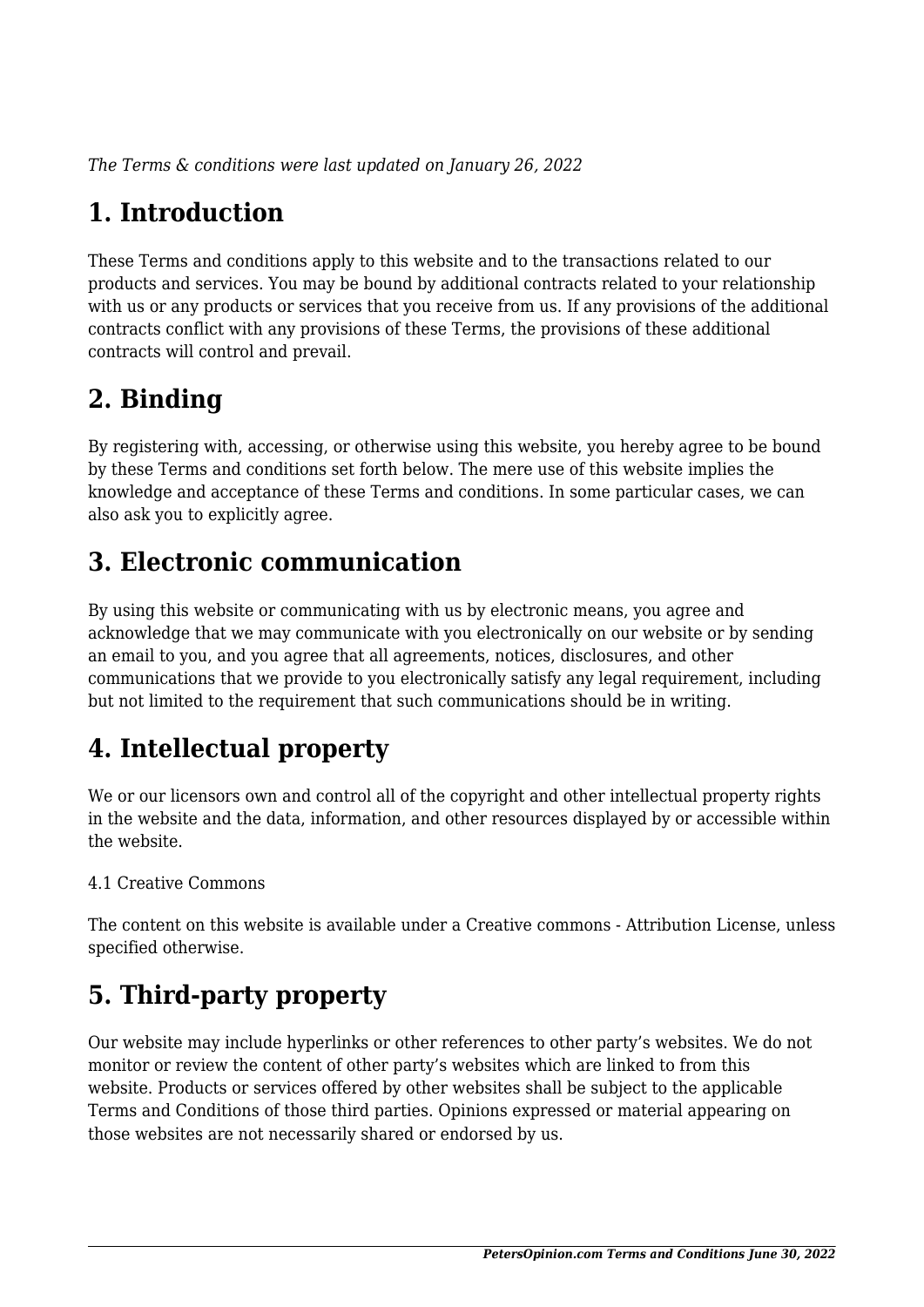We will not be responsible for any privacy practices or content of these sites. You bear all risks associated with the use of these websites and any related third-party services. We will not accept any responsibility for any loss or damage in whatever manner, however caused, resulting from your disclosure to third parties of personal information.

### **6. Responsible use**

By visiting our website, you agree to use it only for the purposes intended and as permitted by these Terms, any additional contracts with us, and applicable laws, regulations, and generally accepted online practices and industry guidelines. You must not use our website or services to use, publish or distribute any material which consists of (or is linked to) malicious computer software; use data collected from our website for any direct marketing activity, or conduct any systematic or automated data collection activities on or in relation to our website.

Engaging in any activity that causes, or may cause, damage to the website or that interferes with the performance, availability, or accessibility of the website is strictly prohibited.

### **7. Content posted by you**

We may provide various open communication tools on our website, such as blog comments, blog posts, forums, message boards, ratings and reviews, and various social media services. It might not be feasible for us to screen or monitor all content that you or others may share or submit on or through our website. However, we reserve the right to review the content and to monitor all use of and activity on our website, and remove or reject any content in our sole discretion. By posting information or otherwise using any open communication tools as mentioned, you agree that your content will comply with these Terms and Conditions and must not be illegal or unlawful or infringe any person's legal rights.

## **8. Idea submission**

Do not submit any ideas, inventions, works of authorship, or other information that can be considered your own intellectual property that you would like to present to us unless we have first signed an agreement regarding the intellectual property or a non-disclosure agreement. If you disclose it to us absent such written agreement, you grant to us a worldwide, irrevocable, non-exclusive, royalty-free license to use, reproduce, store, adapt, publish, translate and distribute your content in any existing or future media.

## **9. Termination of use**

We may, in our sole discretion, at any time modify or discontinue access to, temporarily or permanently, the website or any Service thereon. You agree that we will not be liable to you or any third party for any such modification, suspension or discontinuance of your access to, or use of, the website or any content that you may have shared on the website. You will not be entitled to any compensation or other payment, even if certain features, settings, and/or any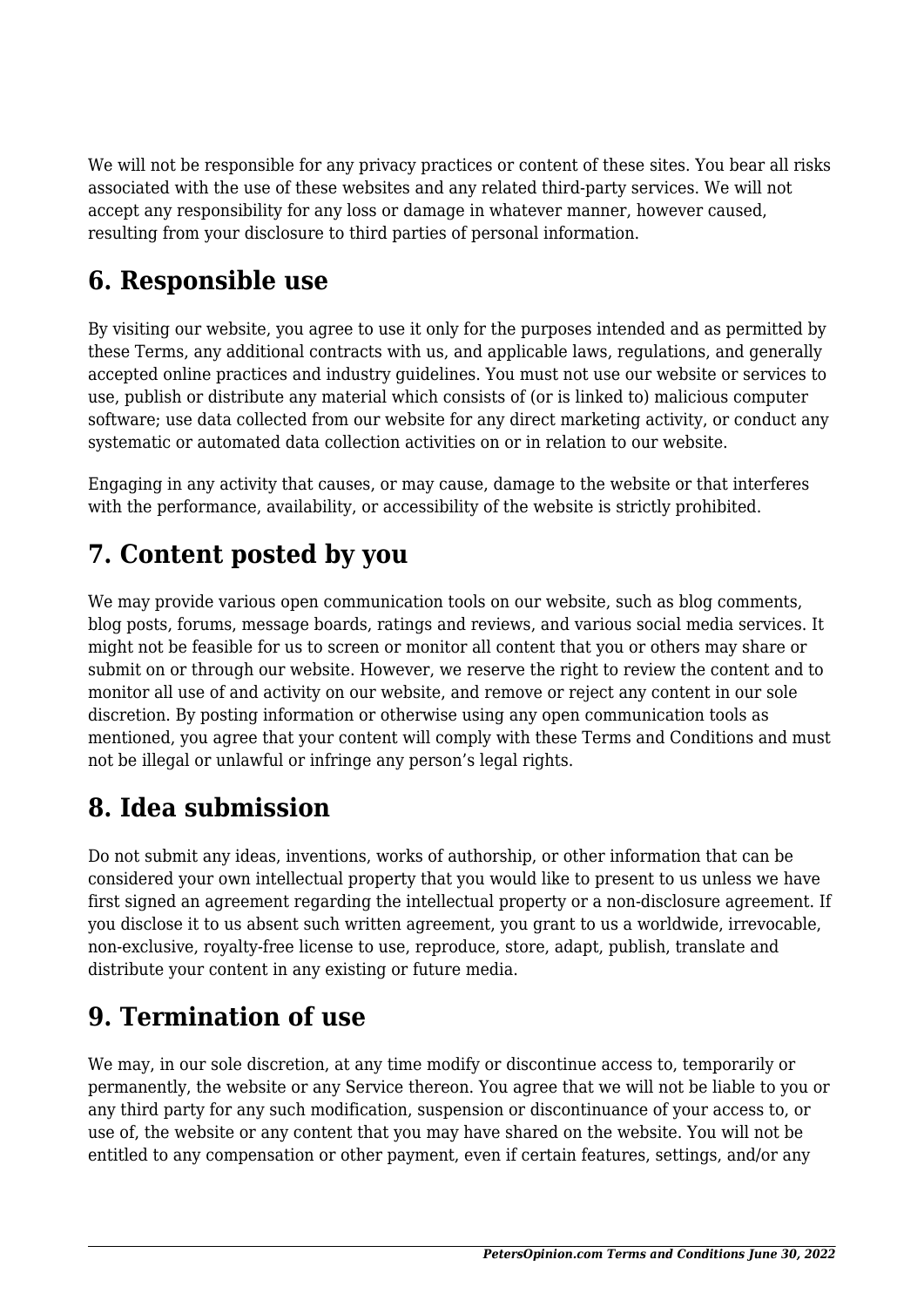Content you have contributed or have come to rely on, are permanently lost. You must not circumvent or bypass, or attempt to circumvent or bypass, any access restriction measures on our website.

## **10. Warranties and liability**

Nothing in this section will limit or exclude any warranty implied by law that it would be unlawful to limit or to exclude. This website and all content on the website are provided on an "as is" and "as available" basis and may include inaccuracies or typographical errors. We expressly disclaim all warranties of any kind, whether express or implied, as to the availability, accuracy, or completeness of the Content. We make no warranty that:

- this website or our content will meet your requirements:
- this website will be available on an uninterrupted, timely, secure, or error-free basis.

Nothing on this website constitutes or is meant to constitute, legal, financial or medical advice of any kind. If you require advice you should consult an appropriate professional.

The following provisions of this section will apply to the maximum extent permitted by applicable law and will not limit or exclude our liability in respect of any matter which it would be unlawful or illegal for us to limit or to exclude our liability. In no event will we be liable for any direct or indirect damages (including any damages for loss of profits or revenue, loss or corruption of data, software or database, or loss of or harm to property or data) incurred by you or any third party, arising from your access to, or use of, our website.

Except to the extent any additional contract expressly states otherwise, our maximum liability to you for all damages arising out of or related to the website or any products and services marketed or sold through the website, regardless of the form of legal action that imposes liability (whether in contract, equity, negligence, intended conduct, tort or otherwise) will be limited to the total price that you paid to us to purchase such products or services or use the website. Such limit will apply in the aggregate to all of your claims, actions and causes of action of every kind and nature.

### **11. Privacy**

To access our website and/or services, you may be required to provide certain information about yourself as part of the registration process. You agree that any information you provide will always be accurate, correct, and up to date.

We have developed a policy to address any privacy concerns you may have. For more information, please see our [Privacy Statement](https://petersopinion.com/privacy-policy) and our [Cookie Policy](https://petersopinion.com/cookie-policy-eu/).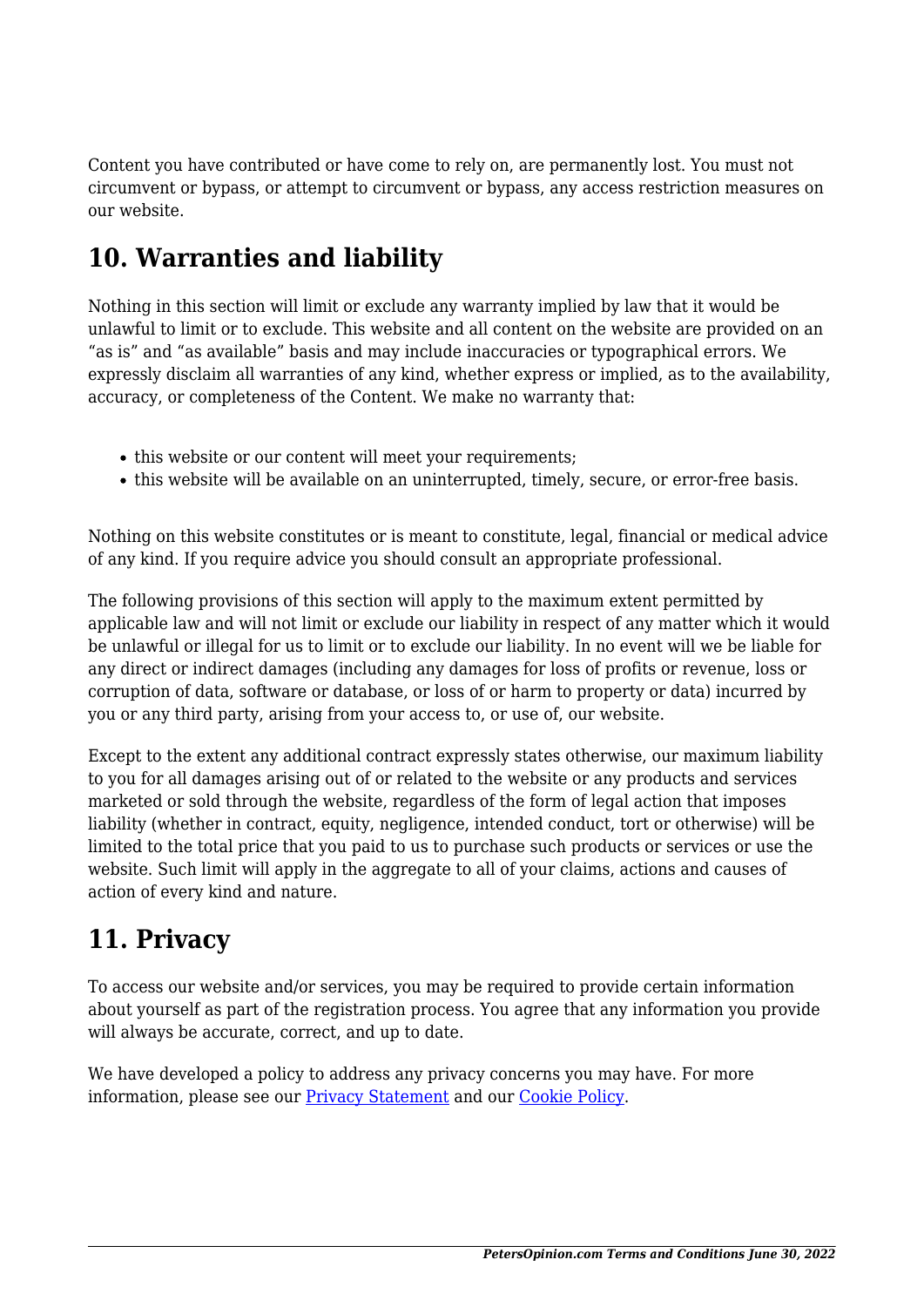## **12. Export restrictions / Legal compliance**

Access to the website from territories or countries where the Content or purchase of the products or Services sold on the website is illegal is prohibited. You may not use this website in violation of export laws and regulations of Poland.

### **13. Assignment**

You may not assign, transfer or sub-contract any of your rights and/or obligations under these Terms and conditions, in whole or in part, to any third party without our prior written consent. Any purported assignment in violation of this Section will be null and void.

### **14. Breaches of these Terms and conditions**

Without prejudice to our other rights under these Terms and Conditions, if you breach these Terms and Conditions in any way, we may take such action as we deem appropriate to deal with the breach, including temporarily or permanently suspending your access to the website, contacting your internet service provider to request that they block your access to the website, and/or commence legal action against you.

## **15. Force majeure**

Except for obligations to pay money hereunder, no delay, failure or omission by either party to carry out or observe any of its obligations hereunder will be deemed to be a breach of these Terms and conditions if and for as long as such delay, failure or omission arises from any cause beyond the reasonable control of that party.

# **16. Indemnification**

You agree to indemnify, defend and hold us harmless, from and against any and all claims, liabilities, damages, losses and expenses, relating to your violation of these Terms and conditions, and applicable laws, including intellectual property rights and privacy rights. You will promptly reimburse us for our damages, losses, costs and expenses relating to or arising out of such claims.

## **17. Waiver**

Failure to enforce any of the provisions set out in these Terms and Conditions and any Agreement, or failure to exercise any option to terminate, shall not be construed as waiver of such provisions and shall not affect the validity of these Terms and Conditions or of any Agreement or any part thereof, or the right thereafter to enforce each and every provision.